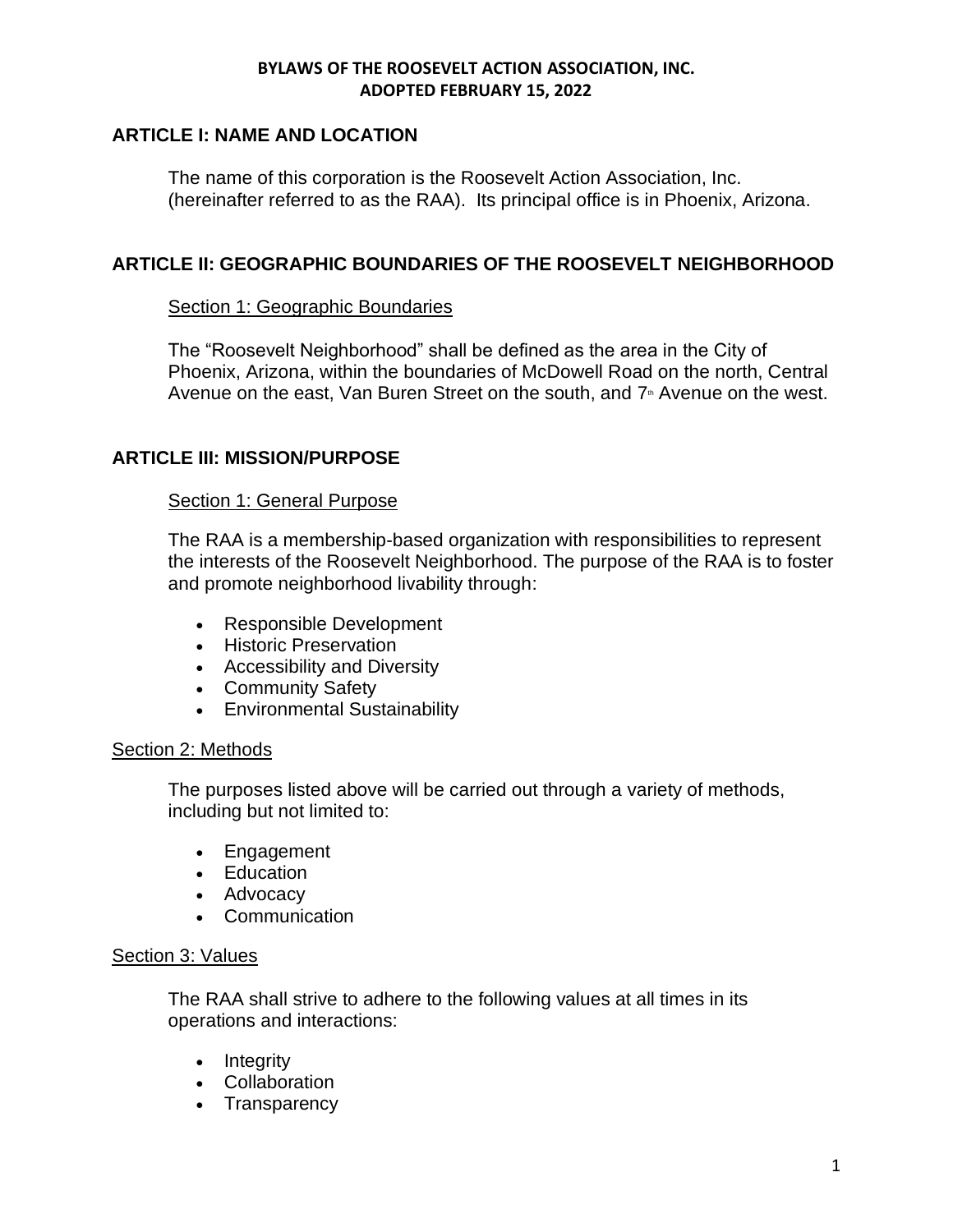• Inclusiveness

# **ARTICLE IV: MEMBERSHIP OF THE RAA**

### Section 1: General Membership Requirements

- 1. Membership shall be open to any person who resides or owns real property within the Roosevelt Neighborhood, and to a single representative of any business, church, school, or non-profit organization located or operating within the Roosevelt Neighborhood.
- 2. Members shall be 13 years of age or older.

### Section 2: Membership Dues

The Membership may set annual membership dues at the annual meeting. Other membership policies may be adopted by the Board of Directors.

### Section 3: Voting Rights of Association Members

- 1. Voting rights shall be limited to dues-paying members in good standing. Members who are not current on the payment of dues shall automatically lose their good standing 30 days after the payment due date.
- 2. Only members who have paid dues one month prior to the annual meeting shall be allowed to vote in the Board of Directors election.
- 3. Each member shall be entitled to no more than one vote, regardless of the number of business and/or individual memberships.
- 4. Members below the age of 18 shall not be permitted to vote on items directly related to RAA finances, including budget and expenditures.

### Section 4: Meeting Time and Place

The membership of the RAA shall meet regularly at such place and such time as designated as the Board of Directors.

### Section 5: Membership Meetings

- 1. All RAA meetings shall be open to anyone residing in or having personal or real interest in the Roosevelt Neighborhood, regardless of RAA membership status.
- 2. The RAA President shall preside over membership meetings.
- 3. Quorum for the purposes of conducting business at a membership meeting shall consist of (i) the number of board members required to constitute a quorum for a meeting of the Board, plus (ii) an equal number of Members who are not board members.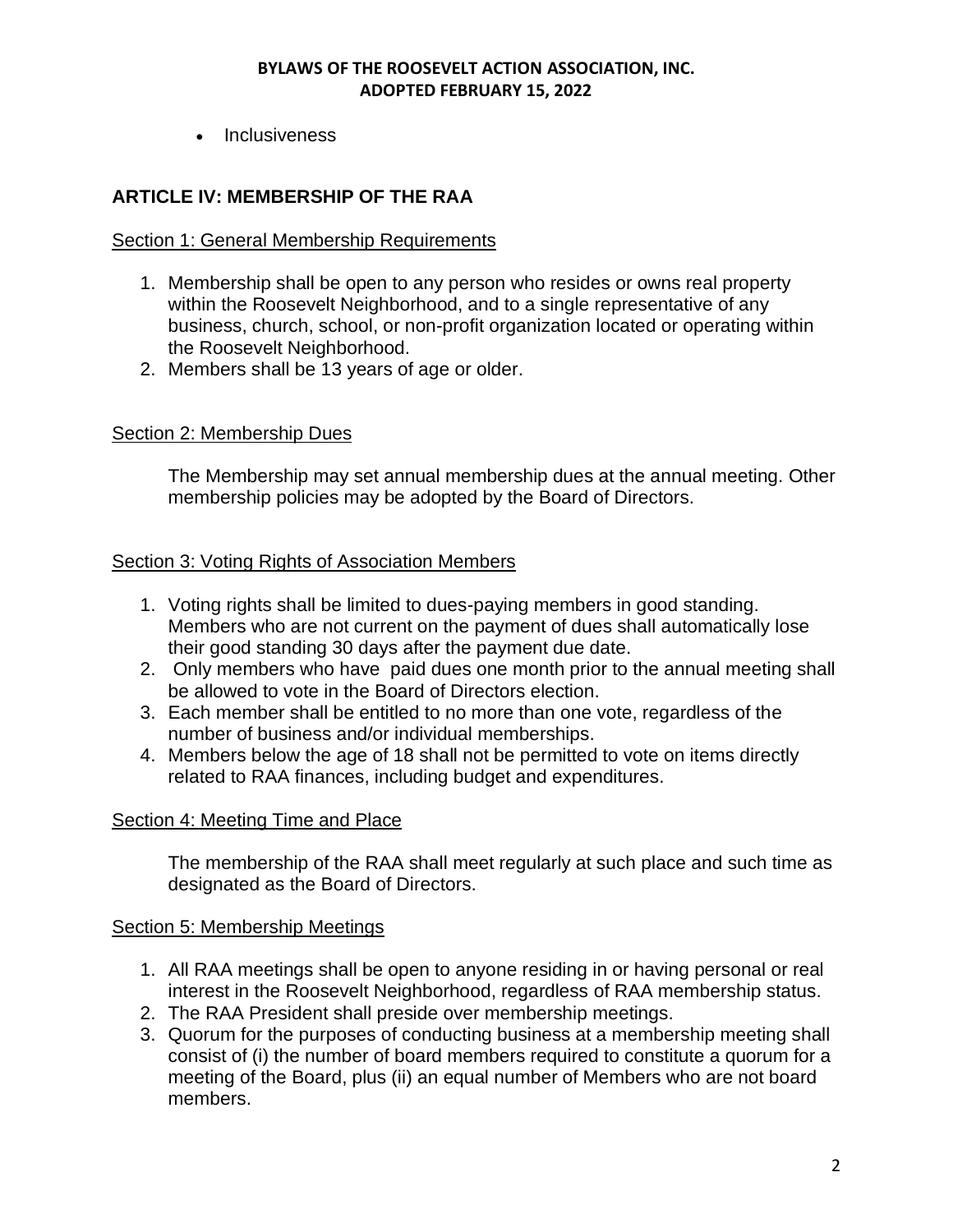4. Roberts Rules of Order, Revised, shall be followed in all areas not covered by the Bylaws.

# **ARTICLE V: BOARD OF DIRECTORS**

## Section 1: Board Composition

- 1. The Board shall consist of no less than six (6) Directors nor more than nine (9) Directors.
- 2. Not fewer than six (6) of the Directors shall be residential owneroccupants within the boundaries of the neighborhood.
- 3. Directors shall serve a term of two (2) years.
- 4. No Director shall serve more than two (2) consecutive terms as a Director. A past director may rejoin the Board after a one-year absence.
- 5. Directors must be members of the RAA and 16 years of age.
- 6. There shall be no more than one (1) Director from a single household serving at the same time.

## Section 2: Election of Directors

## *Subsection 1: Announcement of Election*

At least two months prior to the annual meeting, the Board will announce the date of the election to the membership and make a call for recruitment of nominations through newsletters, emails and other communications designed to reach the entire membership.

### *Subsection 2: Election Committee*

At least two months prior to the annual meeting, the President shall appoint an election committee to recruit and present candidates to members and to facilitate and administer the election process.

The election committee will prepare a ballot for the annual election which will distinguish the residential owner-occupants. The ballot will include the names of those nominated through the time of adjournment of the meeting prior to the annual meeting. The ballot will allow for members to include late nominees and write-ins.·

### *Subsection 3: Voting Process*

Any member may nominate a candidate for election to the Board.

Members may nominate a candidate from the floor during the annual election, so long as the candidate meets the qualification for a Director.

In the event of a tie vote, a run-off election for that position will be held immediately.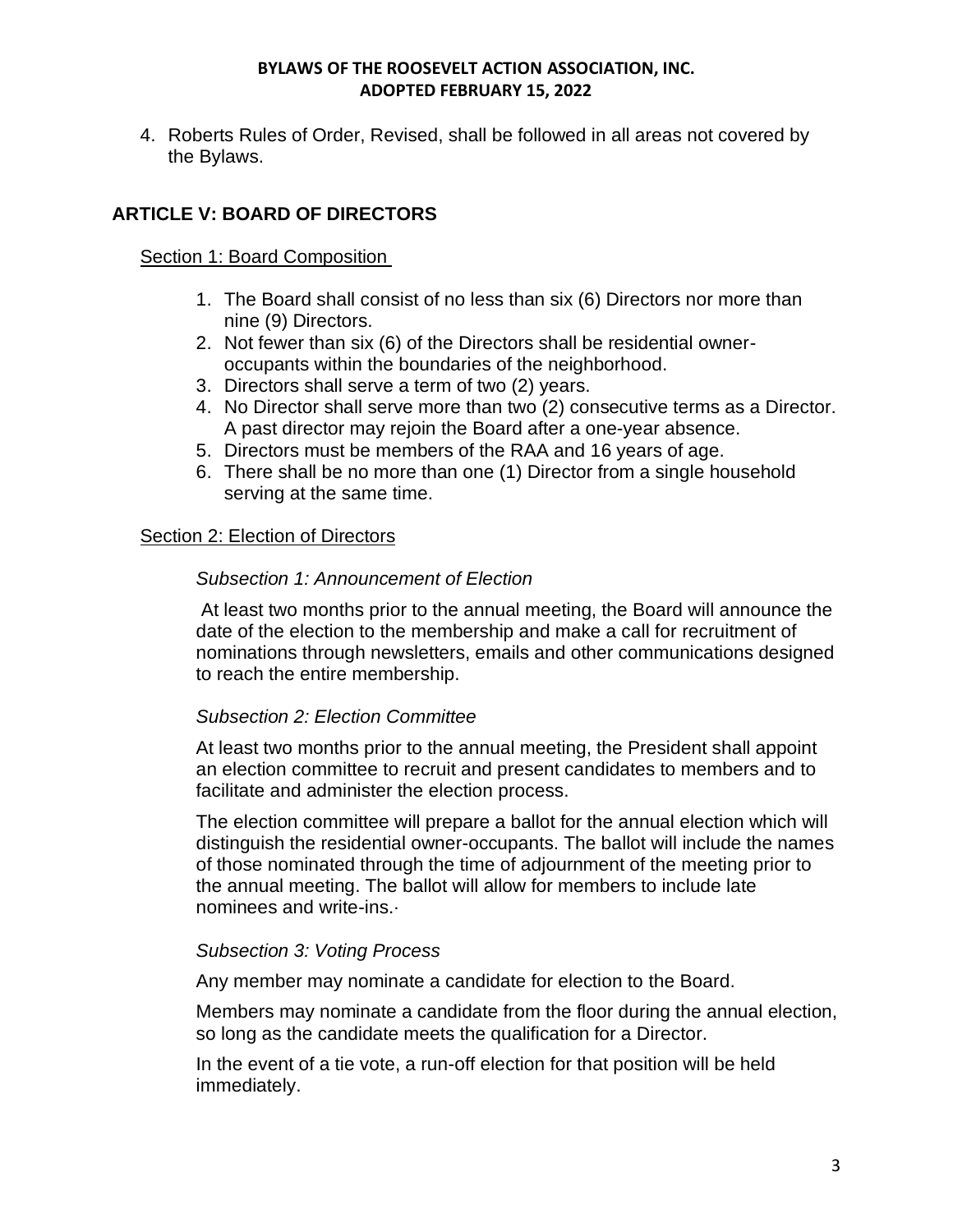## Section 4: Meetings of the Board

- 1. Regular meetings of the Board shall be held monthly at such place and time agreed upon by the Directors, unless otherwise determined by a Board vote.
- 2. A special meeting may be called by the President as business dictates.
- 3. Cancellation of a meeting shall be by consensus of the Board of Directors. A meeting cancelled for lack of a quorum may be rescheduled.
- 4. Quorum for the purposes of conducting business at a meeting of the Board shall consist of a majority of the sitting Directors.
- 5. A majority vote of the Directors present at a meeting of the Board shall be sufficient to conduct business at a meeting of the Board.
- 6. Members may attend Board meetings. Notice of upcoming regular Board meetings will be given at general meetings and on the RAA webpage.
- 7. Directors below the age of 18 shall not be permitted to vote on items directly related to RAA finances, including budget and expenditures.

### Section 5: Removal of Directors

A Director may be removed from office upon the establishment of misfeasance, malfeasance, or nonfeasance, as determined by a majority of the Directors and affirmed by a majority of the Members or upon finding of a majority of the Members. Nonfeasance shall include absence from more than ¼ (one quarter) of the regular Board meetings within a 12-month period.

# Section 6: Vacancies

- 1. Board vacancies may be filled by appointment of the Board or through special election of the membership, as determined by the Board.
- 2. For vacancies filled by appointment, such appointment may be made at any regular meeting of the Board and shall be until the next Annual Meeting, at which point the seat shall be filled by election.
- 3. For vacancies filled by special election, such election shall be conducted as determined by the Board in general conformance with Section 2 of this Article.
- 4. When a vacant seat is filled by election, the new Director will serve out the remainder of the vacant term.
- 5. The Board shall have discretion not to fill a vacancy, unless filling the vacancy is necessary to maintain the minimum composition of the Board.
- 6. The Board shall have discretion to add or subtract a year from the term of any vacant seat to be filled to maintain balance in election terms.

Section 7: Conflicts of Interest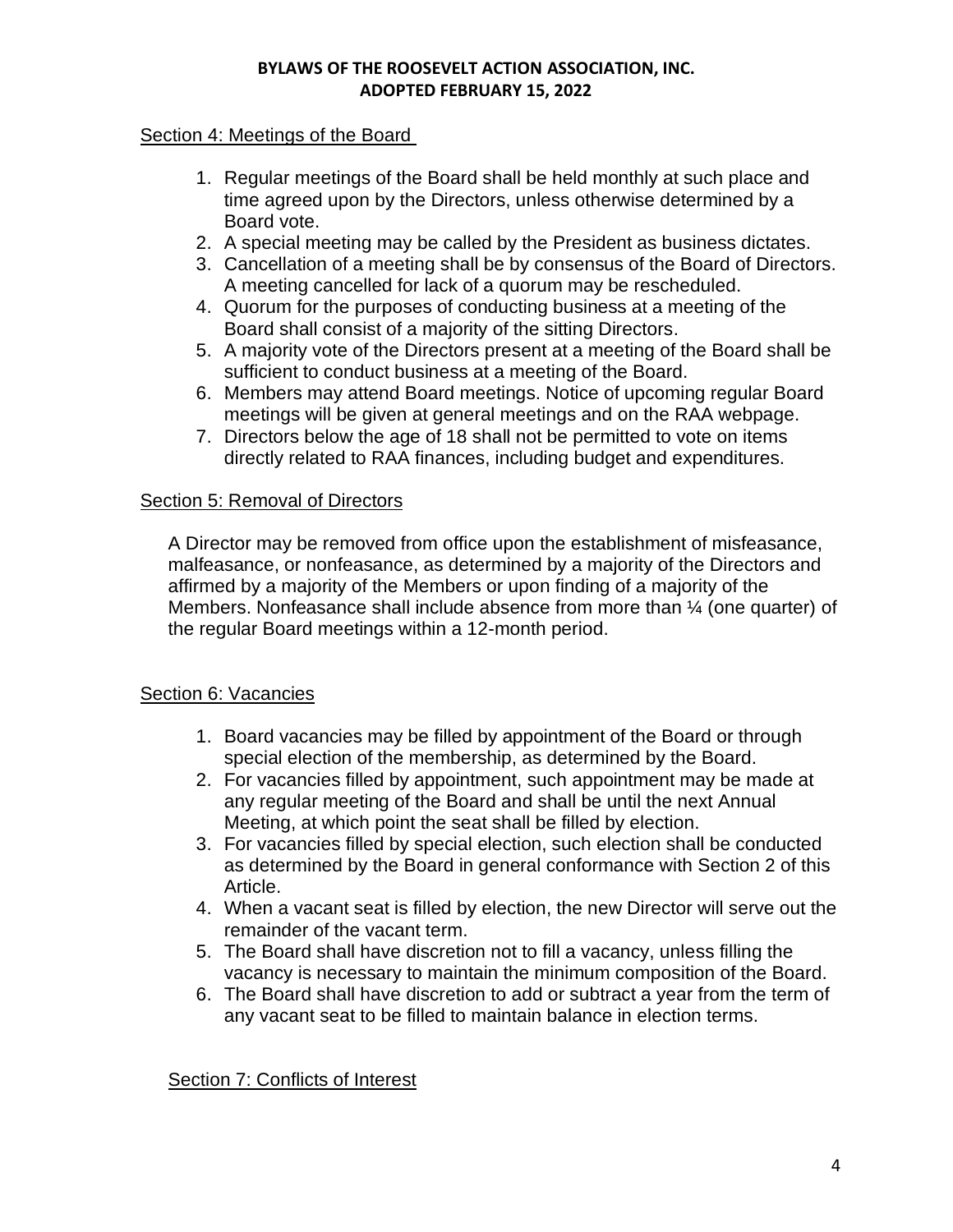- 1. The RAA is a membership-based organization, representing the interests of homeowners, residents and businesses in the Neighborhood and, as such, a Director's interest in their home in the neighborhood shall not be deemed a "conflict" for purposes of this section.
- 2. Definition of a Conflict: Subject to the prior paragraph, for purposes of this section, a Director has a conflict of interest if the Director has existing or potential business, financial or personal interest or holds an elected or appointed position that could impair or might reasonably appear to impair the exercise of independent, unbiased judgment in the discharge of his or her responsibilities to the RAA. A conflict will be deemed to exist if the business, financial or personal interest or elected or appointed position is held by the Director or by a family member (spouse, parent, siblings, children or other close relative), or any organization in which the Director; or family member as defined, is an officer, director, employee, Trustee or material stockholder. If the Director in question disputes as to whether a conflict of interest is present, the matter shall be decided by a majority vote of the Board of Directors.
- 3. Failure to Disclose Conflict Shall Not Affect Validity of Action Taken: The fact that a Director with a conflict of interest fails to disclose the conflict, as required by this policy, and participates in a vote on an issue in which he or she has a conflict of interest shall not affect the validity of the action taken by the Board of Directors on the issue.
- 4. Appropriate Action:

a. Directors and others will immediately disclose to the Board of Directors any known conflicts of interest or any that may arise in the future. Such disclosure shall be included in the minutes of the current or next meeting of the Board of Directors.

b. Directors will not take part in discussion or vote of any issue for which they have a conflict, at any Board meeting or Membership meeting.

c. A Director may be removed from the Board of Directors for failure to comply with this policy.

# **ARTICLE VI: OFFICERS**

### Section 1: Designation

- 1. Principal Officers of the RAA shall be President, Vice President, Secretary, and Treasurer, selected from the Board.
- 2. A Recording Secretary may be appointed by the Board from the membership.

### Section 2: Election of Officers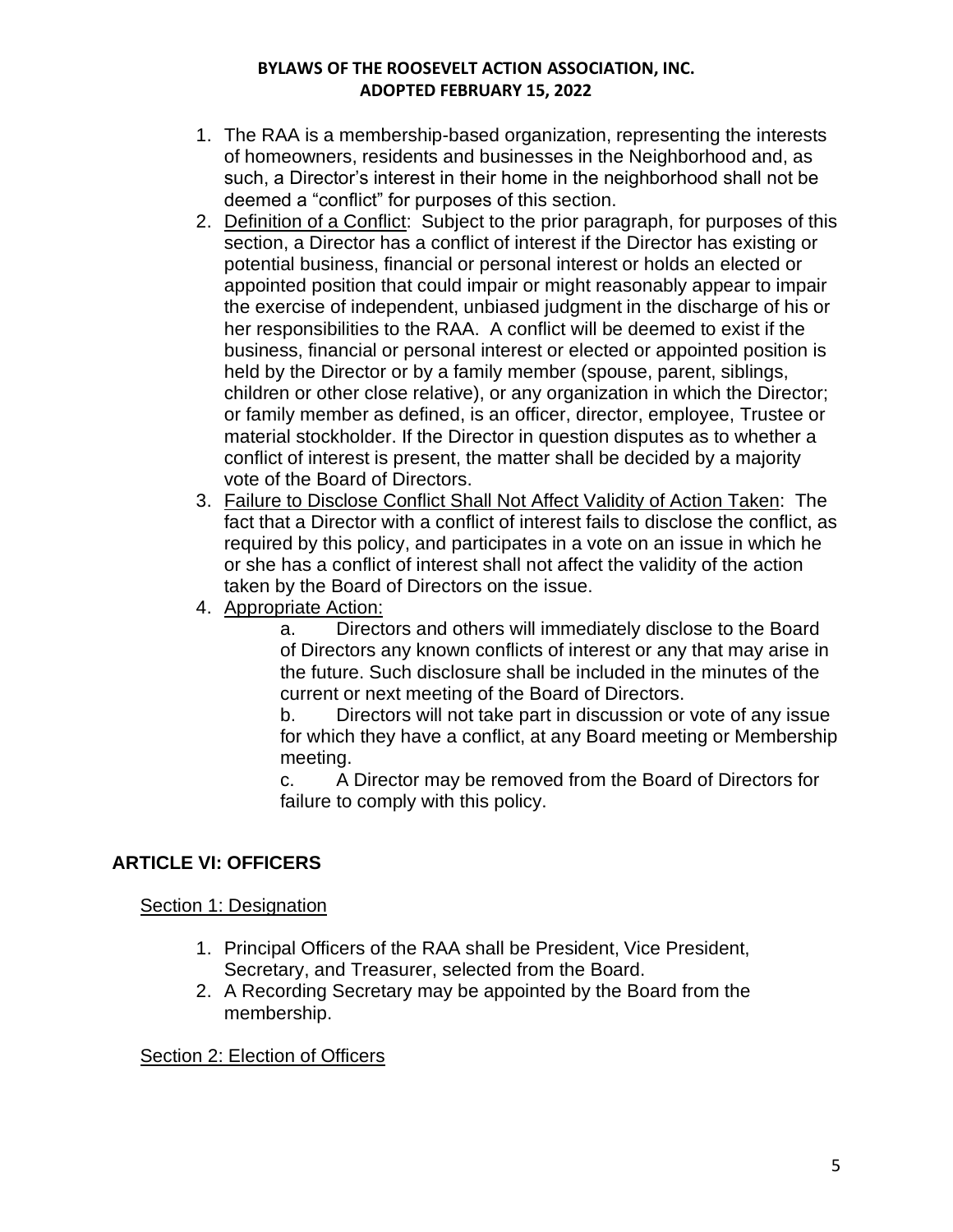The officers of the RAA shall be selected by the Board of Directors at the first Board meeting each year following the annual membership meeting and election of the Board. If an office becomes vacant through removal or resignation, the Board may vote to fill that office at any Board meeting.

## Section 3: Removal of Officers

Any officer may be removed upon establishment of misfeasance, malfeasance, or nonfeasance, as determined by a majority of the Board of Directors. The successor shall be elected at any regular meeting of the Board.

### Section 4: President

The President shall be the chief executive officer of the RAA with the following responsibilities:

- 1. To Preside at all meetings of the membership and the Board.
- 2. To exercise all general powers and duties usually vested in the office of President, such as appointment of committees.
- 3. To hold and exercise authority to sign contracts, documents, and correspondence agreed upon by the Board of Directors or approved by the membership per Article VII.
- 4. To act as ex-officio member of all committees.
- 5. To designate a parliamentarian at each meeting, as needed.

### Section 5: Vice President

The Vice President shall perform the duties of the President in the President's absence or upon the President's request, and any other duties as from time to time may be assigned to the Vice President by the President or by the Board.

### Section 6: Secretary

### *Subsection 1*

- i.The Secretary shall prepare and maintain a file of all RAA correspondence.
- ii.The Secretary shall keep the minutes of the general and Board meetings of the RAA (unless a Recording Secretary has been appointed), and shall maintain a permanent file of same.
- iii.The Secretary shall perform such other duties as from time to time may be assigned to the Secretary by the President or by the Board.
- iv.The Secretary shall be responsible for maintaining the RAA's compliance with governmental fillings, including preparing (with the Treasurer) and filing required documentation with the AZ Corporation Commission, Secretary of State, or other governmental entity.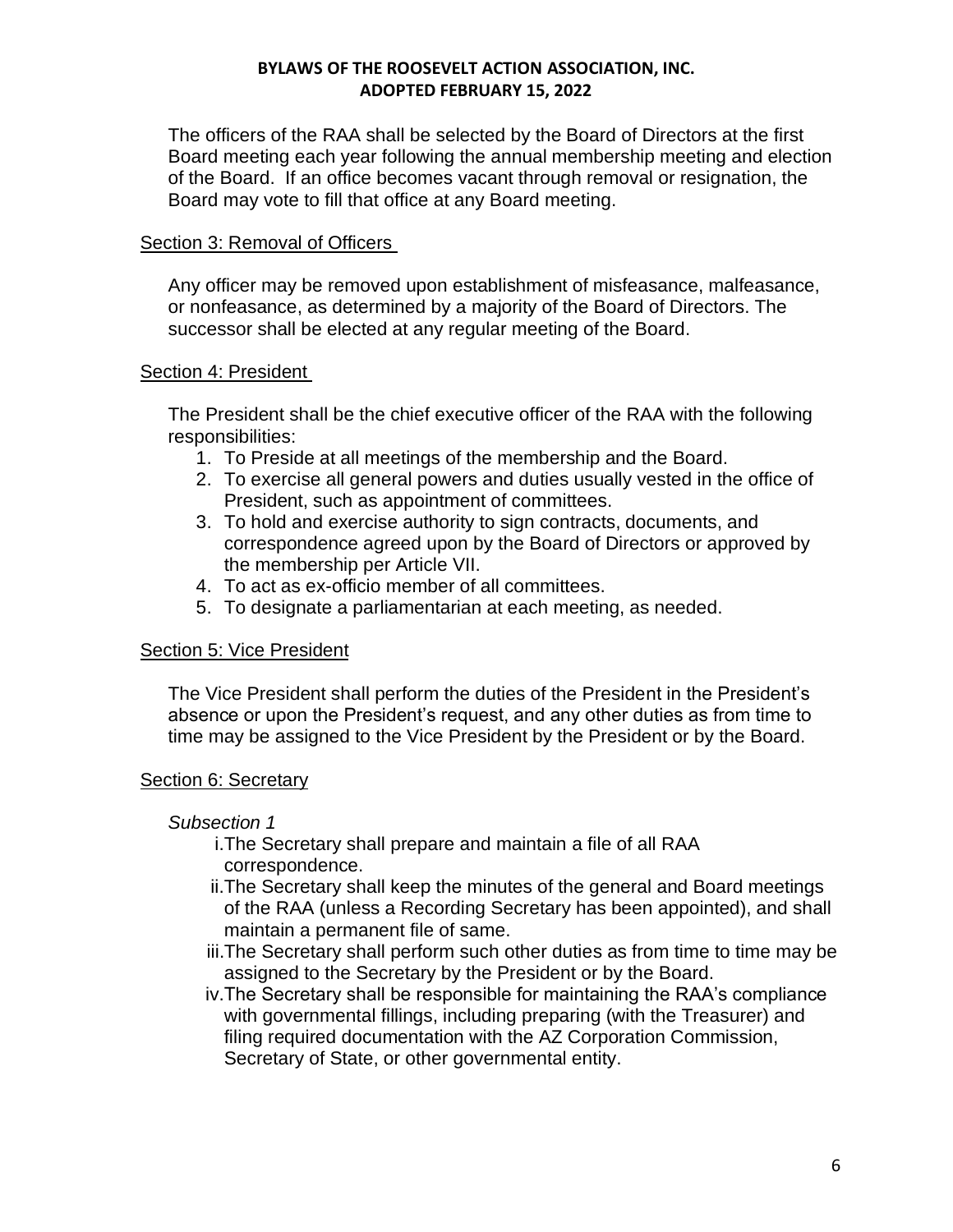## *Subsection 2*

If a Recording Secretary is appointed by the Board, that Secretary shall keep the minutes of the general and Board meetings.

# Section 7: Treasurer

The Treasurer shall:

- 1. Have the responsibility for the RAA's funds and securities, and shall be responsible for keeping full and accurate accounts of all receipts and disbursements in books belonging to the RAA.
- 2. Be responsible for the deposit of all monies and other valuable effects in the name and to the credit of the RAA in such depositories as may be designated by the members of the Board.
- 3. Perform all duties incidental to the office of Treasurer and such other duties from time to time may be assigned to the Treasurer by the President, the Board or the Bylaws.
- 4. Prepare an annual budget for consideration by the membership at the annual meeting
- 5. Prepare financial reports necessary for RAA's compliance with governmental entities.
- 6. Provide regular reports to the Board and Membership.

# **ARTICLE VII: DUTIES OF THE BOARD AND MEMBERSHIP RESPONSIBILITIES**

# Section 1: Management

- 1. The Board shall manage the administrative affairs of the RAA in the interim between general meetings.
- 2. The Board shall communicate on behalf of the Membership with persons and entities with interests in the Neighborhood, including governmental agencies and developers, consistent with Section 2 below.
- 3. The Board shall communicate with the RAA between general meetings on matters of interest and concern to the Neighborhood.
- 4. All matters requiring or requesting the RAA to take action or state a position on a matter shall be presented to the Membership for determination at a general meeting. The Membership may vote to empower the Board to take further actions to effectuate the decision of the Membership, or to gather further information to present to the RAA for further consideration.
- 5. The Board is authorized to make expendiutures consistent with the budget adopted at the annual meeting. Expenditures shall be approved by a majority of the Board and reported at the next membership meeting.

# Section 2: Membership Responsibilities

1. Any official position of the RAA communicated to government employees, real estate developers or other third-parties shall be determined by the Membership.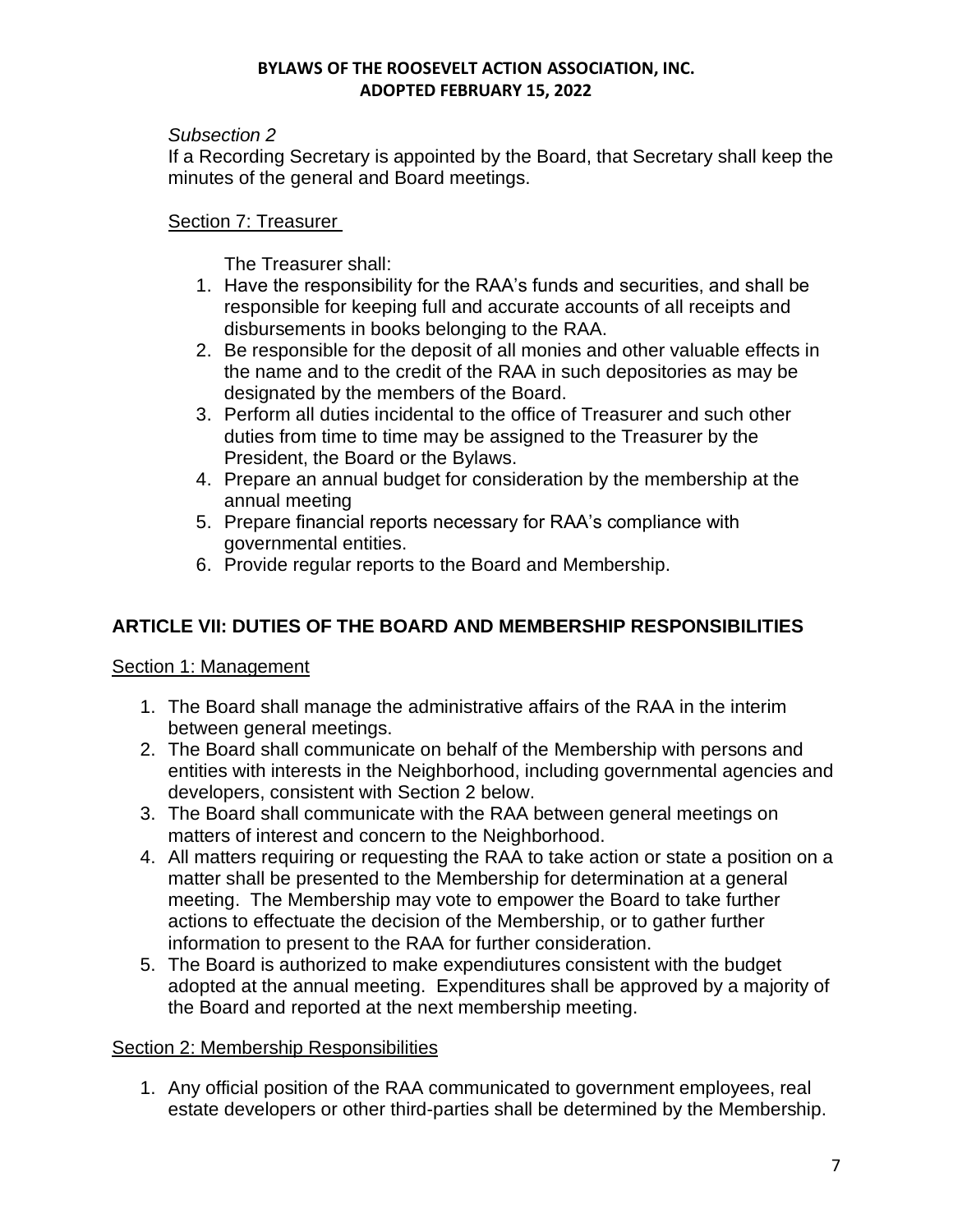2. Any request for the RAA to take an official position on any issue or item shall be submitted to the Board for determination pursuant to the procedure set forth in Section 3 of this Article.

### Section 3: Procedures for Consideration of Proposals

EXECUTION: The Board shall be responsible for the execution of this article.

SUBMISSION OF PROPOSALS: Any person or group, inside or outside the boundaries of the RAA and any city agency may propose to the Board, in writing, items for consideration and/or recommendation to the Board. The Board shall decide whether proposed items will appear on the agenda of a meeting of the Board, a standing or special committee, or a general or special meeting of the Membership.

NOTIFICATION: The proponent and members identifiable as being directly affected by such proposals shall be notified not less than seven days in advance of the place, day and hour that the proposal shall be reviewed.

ATTENDANCE: The proponent may attend this meeting to make a presentation and answer questions concerning the proposal.

DISSEMINATION: The Board, on behalf of the RAA, shall submit recommendations and dissenting views as recorded from the meeting to the proponent and other appropriate parties.

EMERGENCY PROVISIONS: The Board may waive, suspend or alter these procedures upon a two-thirds vote taken at any meeting, or through electronic voting.

# **ARTICLE VIII: FISCAL MANAGEMENT**

### Section 1: Fiscal Year

The fiscal year of the RAA shall begin on January 1 and end on December 31.

### Section 2: Books and Records

- 1. Upon the request of any Director or Member for reasonable purposes, the books and records of the RAA shall be made available for inspection at such reasonable location and times as determined by the Secretary. A denial of access may be addressed through the procedure set forth in Article VII, Section 3 above.
- 2. Financial reports shall be compiled by the Treasurer and made available for review by Board members on a quarterly basis.